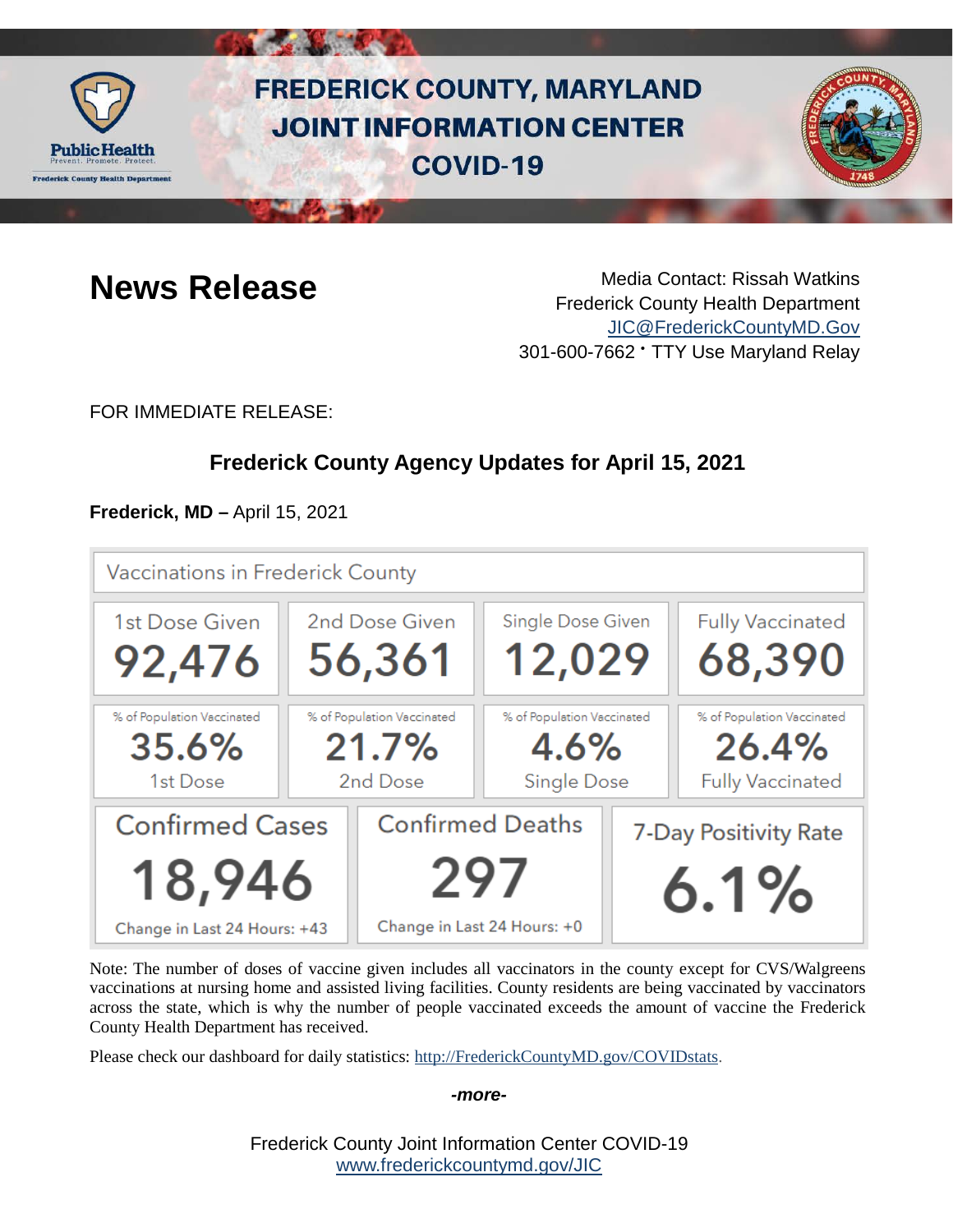

#### **Page 2/JIC**

### Frederick County COVID-19 Vaccination Updates

Frederick County Health Department (FCHD) announced today that they will be changing the process to register for a COVID-19 vaccination. Individuals who are 16 years and older can pre-register for the COVID-19 vaccine at the Maryland statewide pre-registration system

[https://onestop.md.gov/preregistration.](https://onestop.md.gov/preregistration) FCHD will continue sending appointment invitations to individuals who previously completed the Frederick County Vaccine Interest Form until everyone on that list has been offered an appointment.

### How to Schedule an Appointment

- Pre-register at<https://onestop.md.gov/preregistration>
- Text MDReady to 898-211 to get updates about state mass vaccination sites and vaccine availability.
- [Unsubscribe](https://ww3.frederickcountymd.gov/VaccineInterestUnsubscribe) from the Frederick County Vaccine Interest Form when you've been vaccinated.

# **Frederick County COVID-19 Appointment Line**

**Monday - Friday 8AM - 5PM** 

English: 301-600-7900 **Spanish: 301-600-7905** 



### Frequently Asked Question

Question: I've been vaccinated! Now what can I do?

Answer: When you've been fully vaccinated (which is two weeks after your final dose), [CDC has some](https://www.cdc.gov/coronavirus/2019-ncov/vaccines/fully-vaccinated.html)  [recommendations](https://www.cdc.gov/coronavirus/2019-ncov/vaccines/fully-vaccinated.html) that can help you make decisions about daily activities. L.A. Times developed a [great](https://www.latimes.com/projects/covid-19-vaccine-timeline-first-second-dose-dos-donts/)  [interactive tool](https://www.latimes.com/projects/covid-19-vaccine-timeline-first-second-dose-dos-donts/) to walk you through the current guidance.



*-more-*

Frederick County Joint Information Center COVID-19 [www.frederickcountymd.gov/JIC](https://frederickcountymd.gov/JIC)